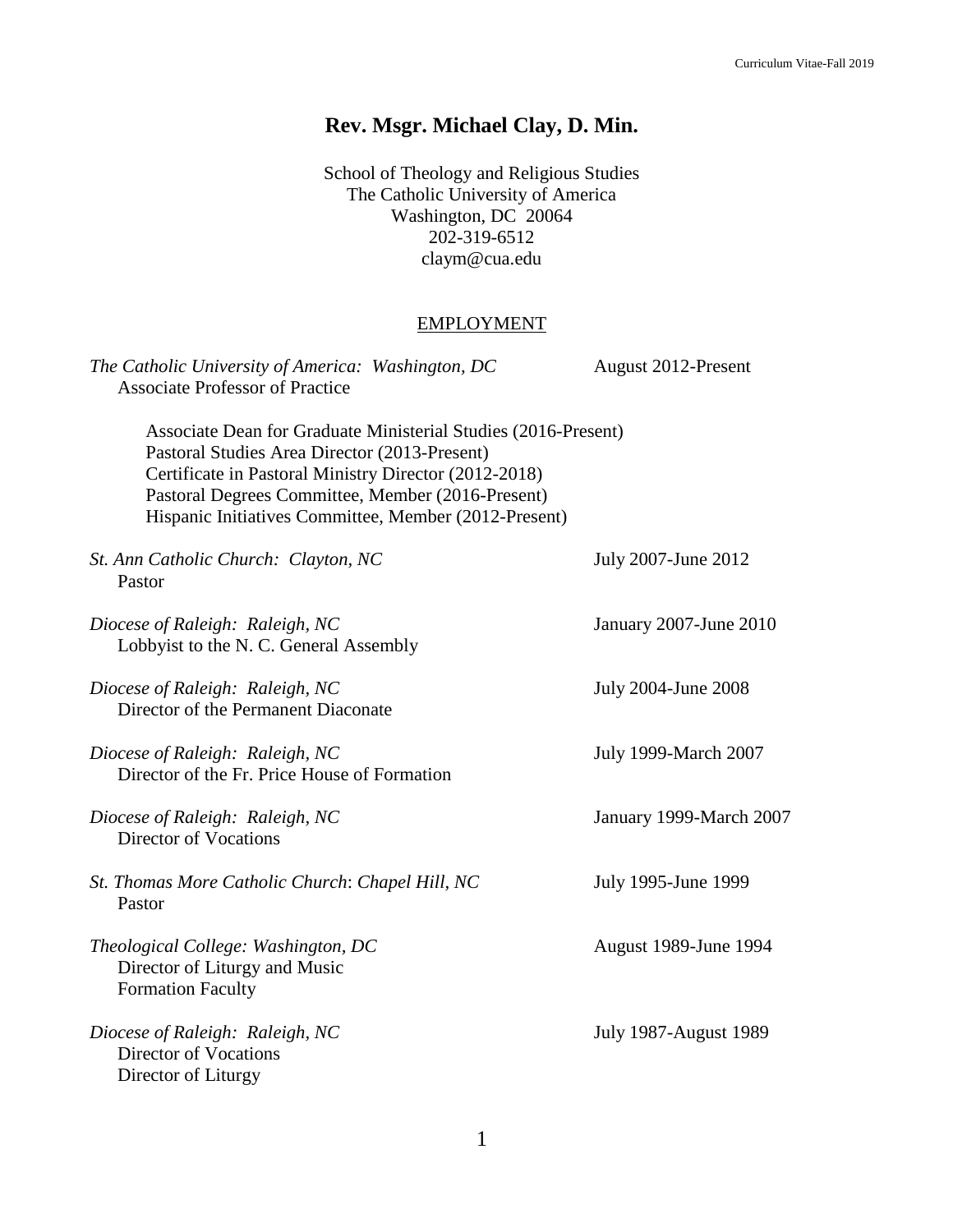- *St. Peter Catholic Church: Greenville, NC* July 1983-June 1987 Pastor
- *Sacred Heart Cathedral: Raleigh, NC* December 1980-June 1983 Vice Rector

#### EDUCATION

*The Catholic University of America: Washington, DC* Doctor of Ministry, May 1996 Project: *The Christian Initiation of Adults in the Rural Parish: Pastoral Strategies* Director: Dr. Gerard Austin, OP

- *The Catholic University of America: Washington, DC* Master of Divinity, 1982
- *The Catholic University of America: Washington, DC* Master of Liturgical Music, 1978
- *The Catholic University of America: Washington, DC* Bachelor of Music Education, 1975, *cum laude*

#### BOOKS

- *A Harvest for God: Christian Initiation in the Rural and Small-Town Parish,* Chicago: Liturgy Training Publications, 2003.
- *The Rural Catechumenate*, Des Moines: National Catholic Rural Life Conference, 1996.

#### ARTICLES/CHAPTERS

- "Making Evangelization a Parish Priority: A Pastor's Observations." In *Pastoral Liturgy*. Chicago: Liturgy Training Publications, 46:6 (11-12/15): 17-21.
- "Foundational Elements of Initiation Catechesis." In *Catechumenate*. Chicago: Liturgy Training Publications, 26:4 (07/04): 15-27.
- "Priestly Identity and the Role of the Priest in the Rite of Christian Initiation of Adults." In *Catechumenate*, Chicago: Liturgy Training Publications, 24:1 (01/02): 2-10.
- "Using Scripture with Inquirers during the Period of the Precatechumenate." In *Catechumenate*. Chicago: Liturgy Training Publications, 22:1 (01/00): 2-8.
- "Christian Initiation in the Small Non-Metropolitan Church." In *The Changing Face of the Church*. Chicago: Liturgy Training Publications, 1998: 34-47.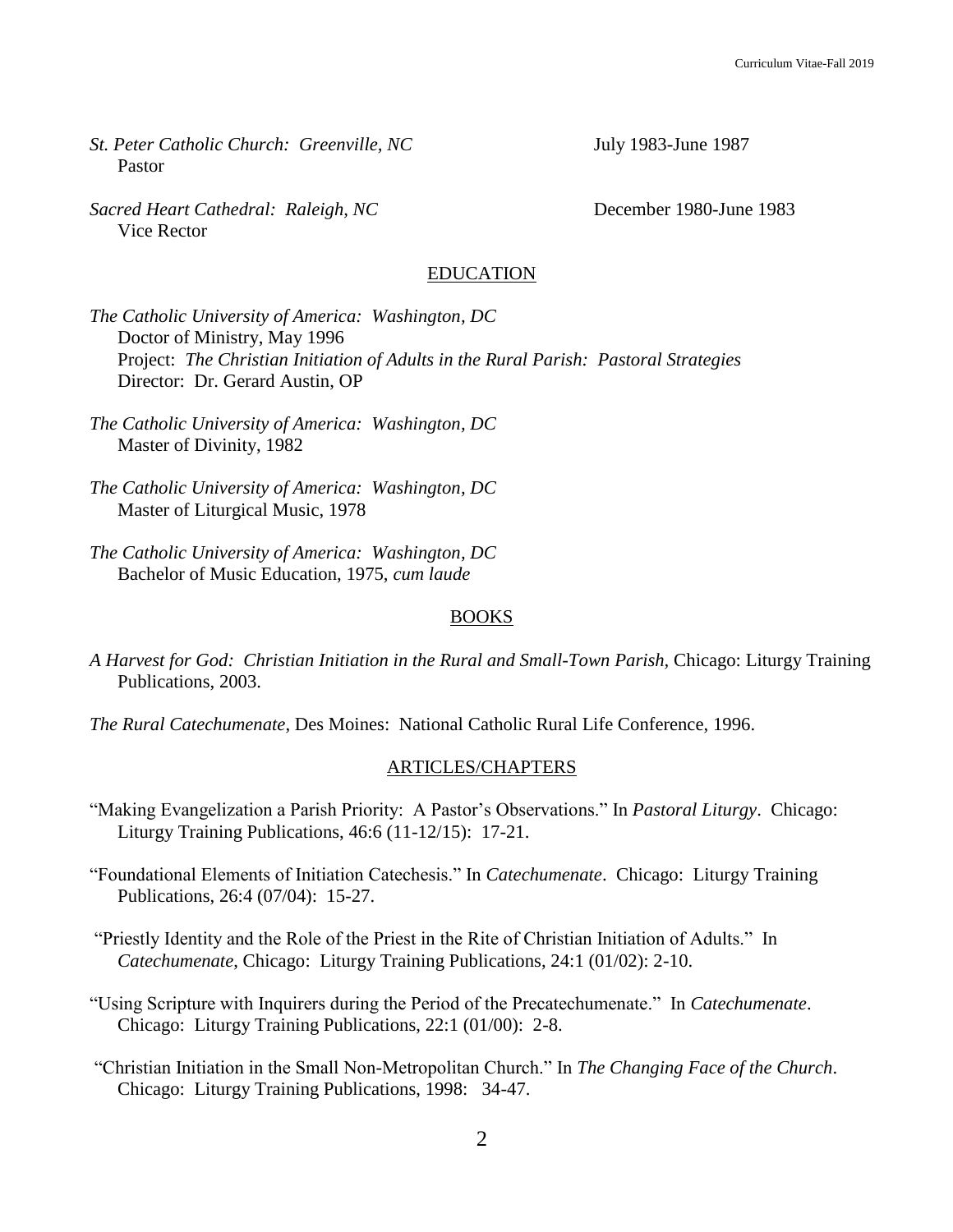- With Joanna Case: "Implementing the Vision of Christian Initiation in the Rural Community, Part I." In *Catechumenate*. Chicago: Liturgy Training Publications, 18:2 (03/96): 2-21.
- With Joanna Case: "Implementing the Vision of Christian Initiation in the Rural Community, Part II." In *Catechumenate*. Chicago: Liturgy Training Publications, 18:3 (05/96): 2-17.
- "Begetting Sponsors: A Selection Process." In *Catechumenate*. Chicago: Liturgy Training Publications, 14:4 (07/92): 2-5.
- "Begetting Sponsors: A Training and Discernment Process." In *Catechumenate*. Chicago: Liturgy Training Publications, 14:6 (11/92): 12-17.
- "Mystagogia and Catechesis on the Sacraments." In *Resource Book for the RCIA*. New York: William H. Sadlier, Inc., 1988: 421-427.

#### LANGUAGES

Speaking: Spanish Reading Comprehension: Spanish

#### COURSES TAUGHT

*The Catholic University of America: Washington, DC* 2012-Present

| Doctoral Level: | Ministry in a Multicultural Church (TRS 863DM) Summer 14, 15, 16, 17, 18, 19                |
|-----------------|---------------------------------------------------------------------------------------------|
|                 | Doctor of Ministry Seminar (TRS855E) Fall 17, 18, 19                                        |
| Masters Level:  | Introduction to Liturgical Preaching (TRS 653A) Fall 12, 13, 14, 17, 18, 19                 |
|                 | Liturgical Ministry of the Deacon (TRS 643B) Fall 15, 16, 17                                |
|                 | Ministry of the Liturgical Presider (TRS 643A) Spring 13, 14, 15, 16, 17, 18                |
|                 | Mystagogical Preaching (TRS 653C) Spring 13, 14, 15, 18, 19                                 |
|                 | Pastoral Theology (TRS 656) Spring 13, 14, 15, 16, 17, 18, 19                               |
|                 | Pro-Seminar for New Master's Students (TRS 699) Fall 16, 17, 18                             |
|                 | Bachelors Level: Mission of the Contemporary Catholic (TRS 355) Fall 12, 13, 14, 15, 16, 17 |
|                 | Practice of Pastoral Ministry (TRS 453) Fall 13, 14, 15                                     |
|                 | Internship in Pastoral Ministry (TRS 495) Spring 13, 14, 15, 16, 17, 18                     |

*St. Mary's University: Winona, MN*: Summers 2000-2008

| Masters Level: | Liturgy (PM570)    |
|----------------|--------------------|
|                | Sacraments (PM580) |

*Theological College: Washington, DC* 1991-1994

Masters Level: Prediaconate Seminar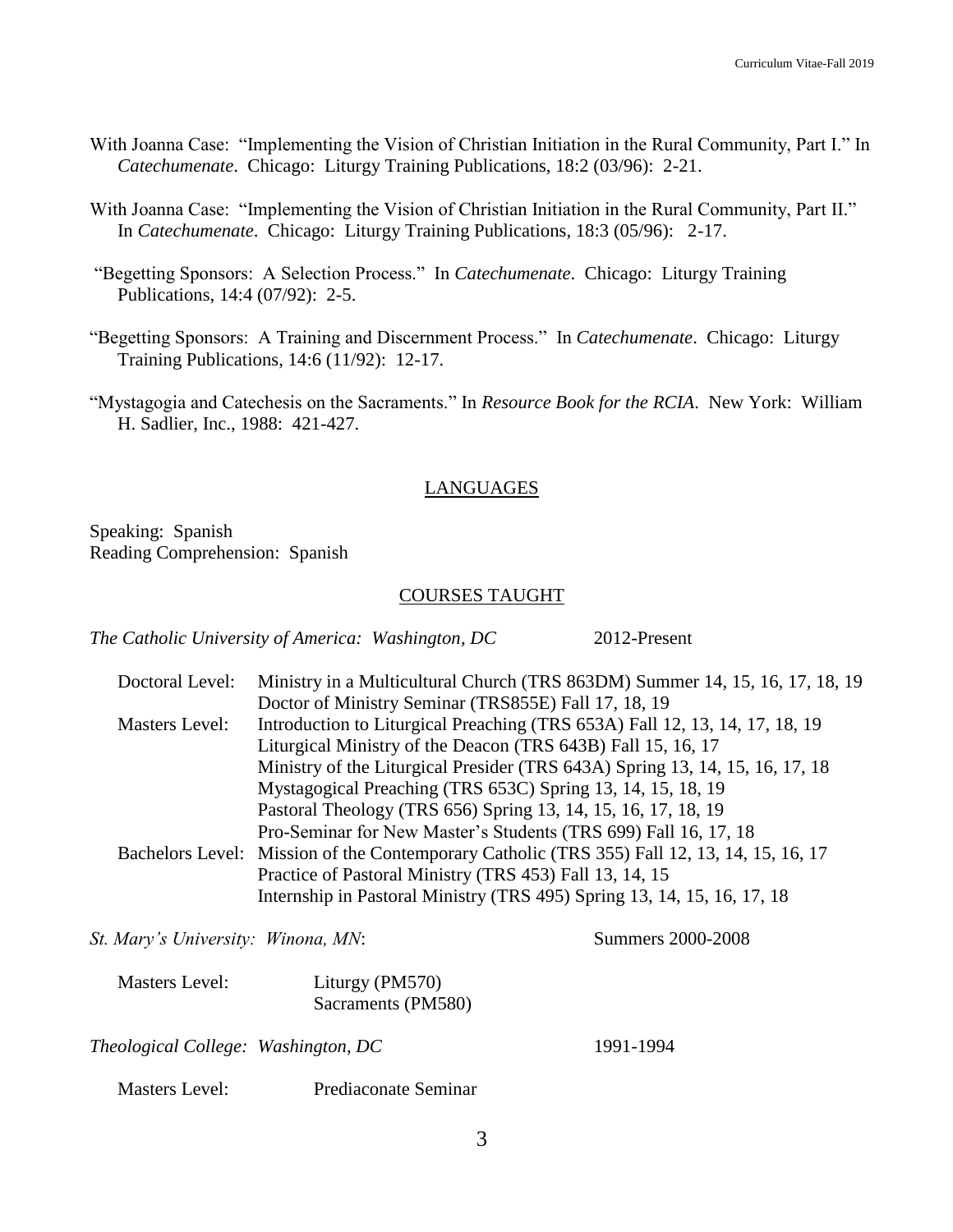#### PROJECT/THESIS DIRECTION

#### *Master's Thesis Direction*:

- David Gray, *Forming Culturally Diverse Parishes to Embrace Unity through Pastoral Planning* (defended February 2008)
- Cynthia Marcelais, *Personal Financial Planning: A Sacramental Experience* (defended February 2004)
- Richard Miech, *Real Presence in the Liturgy of the Word* (defended February 2006)
- Jeanne Wiest, OP, *Parish Worship Committees in a Rural Diocese: Their Necessity for Parish Life and a Model for Their Implementation* (defended February 2004)
- *Doctoral Project in Ministry Direction:*
	- Agapitus Businge, *Enriching the Covenant of Ugandan Spouses: A Weekend Retreat Using Mystagogical Cathechesis on the Catholic Order of Celebrating Matrimony* (December 2018)
	- Robert Colbert, *The Mission and Values of Catholic Charities: An Ecumenical/Inter-Religious Orientation Module about Catholic Social Teaching for New Employees* (December 2017)
	- Remigius Okere, *"Let Your Widows Trust in Me" (Jer. 49:11): Developing a Parish-Based Prayer Support Group for Catholic Igbo Widows* (in process)
	- Catherine Rusin, *Evangelizing Millennial Catholic Parents through Encounters with the Human and Divine Benefits of Forgiveness and Reconciliation* (in process)
	- José Valdez, *Forming Uncatechized Immigrant Hispanic Parents in their Baptismal Priesthood in Order to Foster their Family Identity as the Domestic Church* (December 2017)
	- Marylynn Wesson, *Building a Firm Foundation: Evangelizing Generation Y Parents Whose Children Are Preparing for First Sacraments* (April 2019)

#### LECTURES, PRESENTATIONS, RETREATS, WORKSHOPS AND HOMILIES

- September 28, 2019 "Revisioning the Period of Evangelization and Precatechumenate in the Rite of Christian Initiation of Adults," Part II. RCIA Conference, Diocese of Houma-Thibadoux, LA
- August 10, 2019 "Listening Skills for Effective Pastoral Ministry." Staff Development Day. St. Andrew Catholic Church, Apex, NC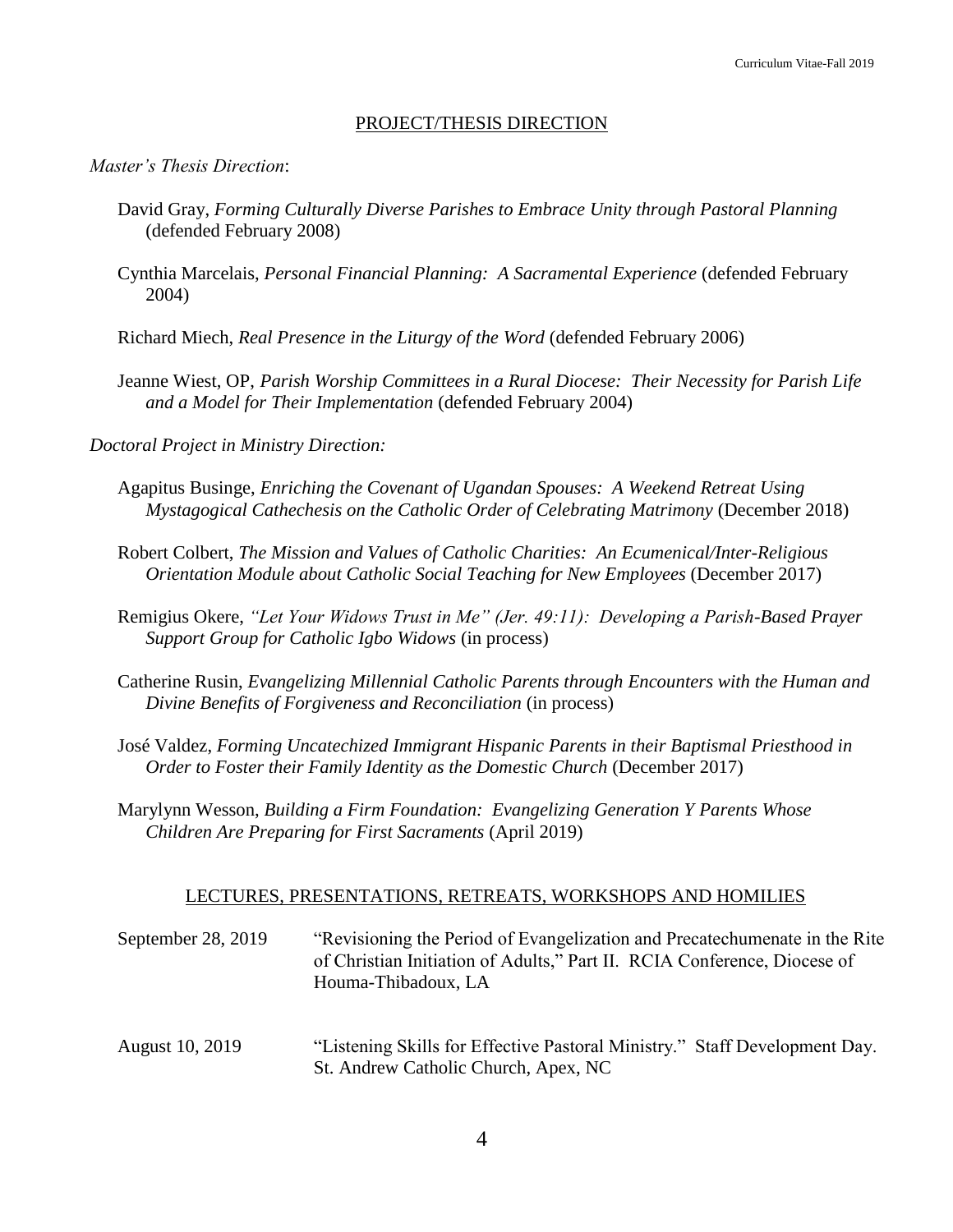| <b>August 8, 2019</b> | "Overview of the Rite of Christian Initiation of Adults." Holy Name of Jesus<br>Cathedral, Raleigh, NC.                                                                       |
|-----------------------|-------------------------------------------------------------------------------------------------------------------------------------------------------------------------------|
| March 23, 2019        | "Revisioning the Period of Evangelization and Precatechumenate in the Rite<br>of Christian Initiation of Adults," Part II. RCIA Conference, Diocese of<br>Baton Rouge, LA.    |
| February 23, 2019     | "Eucharistic Theology for Liturgical Ministers." Annual Liturgical<br>Ministers' Study Day, St. Mark Catholic Church, Vienna, VA.                                             |
| December 1, 2018      | "Revisioning the Period of Evangelization and Precatechumenate in the Rite<br>of Christian Initiation of Adults," Part I. RCIA Conference, Diocese of<br>Baton Rouge, LA.     |
| October 30, 2018      | National Town Hall on Latinos and Catholic Education in the United States,<br>The Catholic University of America, Washington, DC                                              |
| October 16, 2018      | Evening Spiritual Conference, Redemptoris Mater Seminary, Hyattsville,<br>MD.                                                                                                 |
| October 11, 2018      | Workshop on the <i>Misal Romano</i> , 3 <sup>rd</sup> Edition. Diocese of Richmond, VA.                                                                                       |
| September 15, 2018    | "Revisioning the Period of Evangelization and Precatechumenate in the Rite<br>of Christian Initiation of Adults," Part II. RCIA Conference, Archdiocese of<br>New Orleans, LA |
| September 8, 2018     | "Revisioning the Period of Evangelization and Precatechumenate in the Rite<br>of Christian Initiation of Adults," Part II. RCIA Conference, Archdiocese of<br>Cincinnati, OH  |
| August 18, 2018:      | Workshop on Listening Skills and Resolving Conflict, Whitefriars Hall,<br>Washington, DC.                                                                                     |
| August 4, 2018:       | "Revisioning the Period of Evangelization and Precatechumenate in the Rite<br>of Christian Initiation of Adults," Part I. RCIA Conference, Diocese of<br>Houma-Thibadoux, LA. |
| May 19, 2018:         | "Revisioning the Period of Evangelization and Precatechumenate in the Rite<br>of Christian Initiation of Adults," Part I. RCIA Conference, Archdiocese of<br>Cincinnati, OH   |
| September 23, 2017:   | "Condition Critical: Effective Evangelizing in the Period of the<br>Evangelization and Precatechumenate." RCIA Conference, Archdiocese of<br>New Orleans, LA.                 |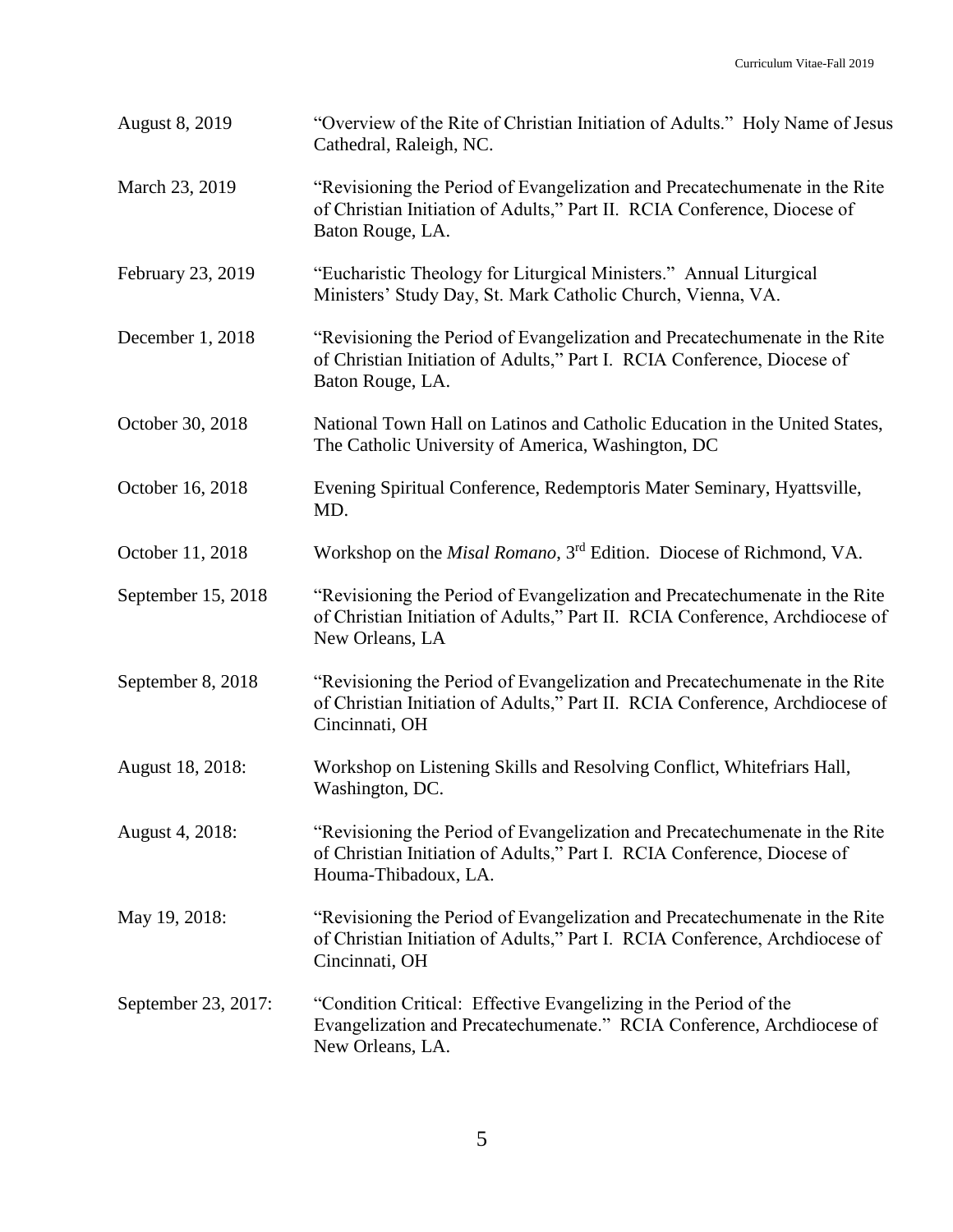| September 15, 2017: | "Preaching to Teens: Challenges and Strategies." Diocesan Conference for<br>Permanent Deacons, Diocese of Richmond, VA.                                                                                                  |
|---------------------|--------------------------------------------------------------------------------------------------------------------------------------------------------------------------------------------------------------------------|
| May 6, 2017:        | "How Do I Evangelize in the R.C.I.A.?;" RCIA Conference, Diocese of<br>Lafayette, LA                                                                                                                                     |
| April 26-27, 2017:  | Consultation with Academic Centers for New Evangelization; Pontifical<br>Council for Promotion of the New Evangelization, Rome, Italy                                                                                    |
| November 11, 2016:  | "The Revised Order of Celebrating Matrimony;" Priest Study Day, Diocese<br>of Richmond, VA                                                                                                                               |
| August 30, 2016:    | "The Revised Order of Celebrating Matrimony;" Priest Study Day, Diocese<br>of Raleigh, NC                                                                                                                                |
| June 18, 2016:      | "Transformed by the Eucharist: The Eucharist and Relationship within the<br>Church;" Paper: International Dialogue between the Roman Catholic Church<br>and the Christian Church (Disciples of Christ); Calgary, Alberta |
| April 23, 2016:     | "The Adult Catechumenate: Forming Adults in their Relationship with the<br>Lord, the Church and the World;" RCIA Conference, Diocese of Lafayette,<br>LA                                                                 |
| March 7, 2016:      | "God's Mercy and Forgiveness in the Sacraments." Year of Mercy Lecture,<br>St. Mary Catholic Church, Richmond                                                                                                            |
| March 4, 2016:      | Parish Staff Retreat on Evangelization; All Saints Catholic Church,<br>Hampstead, NC                                                                                                                                     |
| October 16, 2015:   | Homily, Diocesan Red Mass, Diocese of Raleigh, NC                                                                                                                                                                        |
| August 27, 2015:    | "Evangelizing Emerging Adults;" Conference, Siena College, Siena, NY                                                                                                                                                     |
| August 6, 2015:     | "Christian Initiation Ministry with the Baptized;" RCIA Conference, Diocese<br>of Syracuse, NY                                                                                                                           |
| August 4, 2015:     | Pastoral Council Retreat on Evangelization; St. Bridget Catholic Church,<br>Richmond VA                                                                                                                                  |
| June 20, 2015:      | "The Significance of Eucharistic Catechesis in the Roman Catholic Church;"<br>Paper: International Dialogue between the Roman Catholic Church and the<br>Christian Church (Disciples of Christ); Bethany, WV             |
| June 18, 2015:      | "Period of Evangelization and Precatechumenate: Critical Beginnings;"<br>Presentation: International Forum on the Catechumenate, Chicago, IL                                                                             |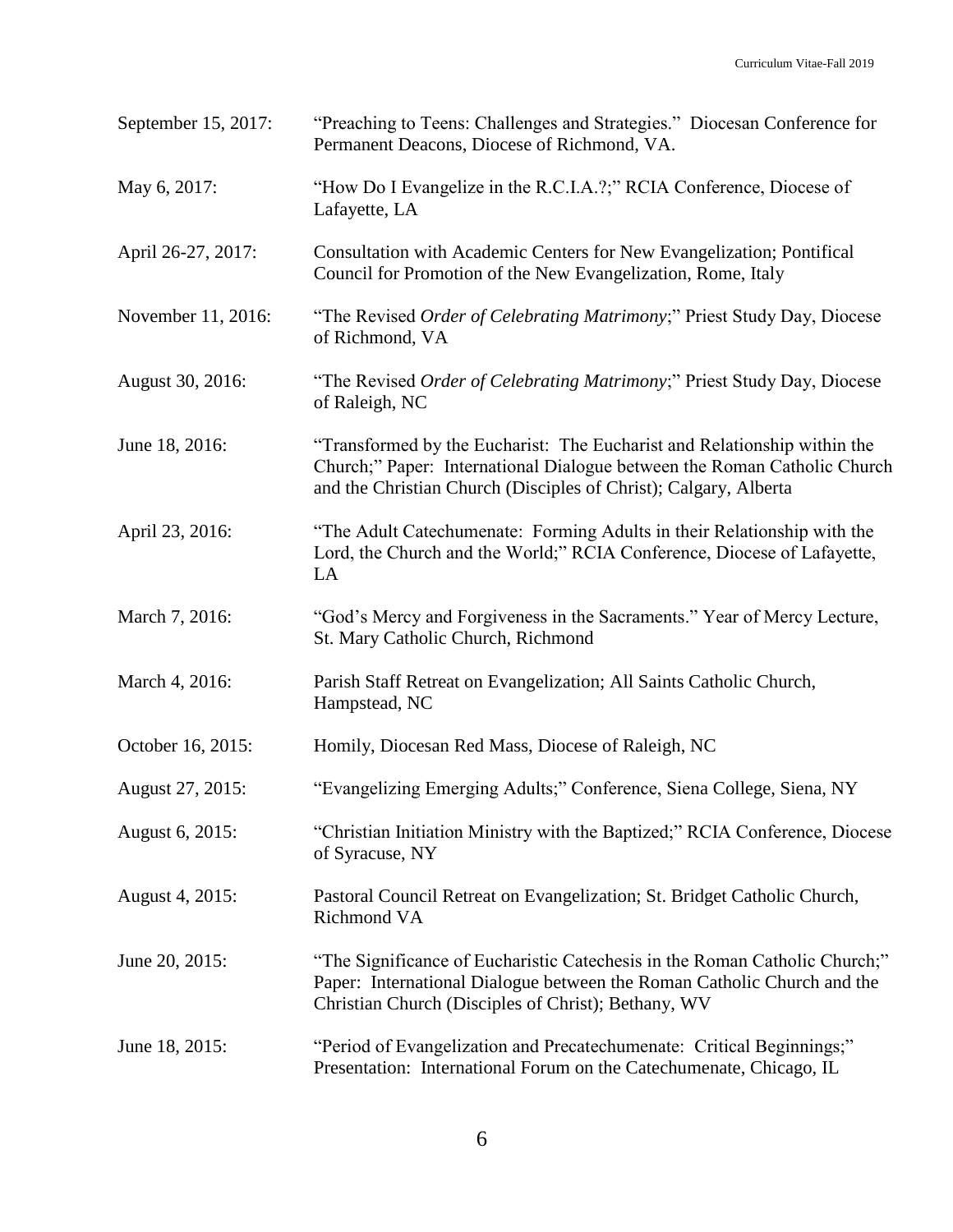| March 14-22, 2015:                        | Evangelization Retreat; St. Bridget Catholic Church, Richmond, VA                                                                                                        |
|-------------------------------------------|--------------------------------------------------------------------------------------------------------------------------------------------------------------------------|
| February 16, 2015:                        | "Developing a Multicultural Parish, Part I and Part II;" Diocesan Liturgical<br>Conference, Diocese of Richmond, VA                                                      |
| February 1, 2015:                         | Lent 2015 Penance Homily; Piedmont Deanery, Diocese of Raleigh, NC                                                                                                       |
| January 17-18, 2015:                      | "Emerging Catholicism in the Bible-Belt;" Presentation for 75 <sup>th</sup> Anniversary:<br>St. Thomas More Catholic Church, Chapel Hill, NC                             |
| November 20, December<br>4, 11, 18, 2014: | "Importance of Baptismal Priesthood," Four-part series for Diocese of<br><b>Arlington Lay Ecclesial Ministers</b>                                                        |
| November 15, 2014:                        | Advent 2014 Penance Homily; Piedmont Deanery, Diocese of Raleigh, NC                                                                                                     |
| October 25, 2014:                         | "Evangelization: Addressing the Essentials of Christian Formation and<br>Conversion," Conference for the Diocese of Charleston, SC                                       |
| October 18, 2014:                         | "Ameliorating Recidivism among RCIA Initiates," Workshop at Catholic<br>Convocation for Diocese of Raleigh                                                               |
| August 13, 2014:                          | "The Structure and Function of a Parish Pastoral Council," Workshop for<br>St. Bridget Catholic Church, Richmond, VA                                                     |
| June 28, 2014:                            | "Formation and Catechesis during the Period of Evangelization and<br>Precatechumenate: A Renewed Vision of Evangelization," Conference for<br>the Diocese of Jackson, MS |
| October 26, 2013:                         | "Symbols of the Easter Vigil/Símbolos de la Vigilia Pascual," Workshop<br>in English and Spanish for Archdiocese of Washington Catechetical<br>Conference                |
| October 19, 2013:                         | "Confirmation Norms," Workshop for the Catholic Convocation, Diocese<br>of Raleigh                                                                                       |
| September 27-28, 2013:                    | "The Evangelizing Parish;" Conference, Diocese of Savannah                                                                                                               |
| September 21, 2013:                       | "Initiation Catechesis" and "Adapting the RCIA for Baptized Candidates,"<br>Diocesan Catechetical Conference, Diocese of Charleston, SC                                  |
| June 7-8, 2013:                           | "How Culture Influences Formation" and "Adapting the RCIA for the<br>Baptized," Western Canada Catechumenate, Calgary, AB.                                               |
| February 15, 2013:                        | Spiritual Leadership Staff Retreat, St. Mary Catholic Church, Richmond,<br>VA                                                                                            |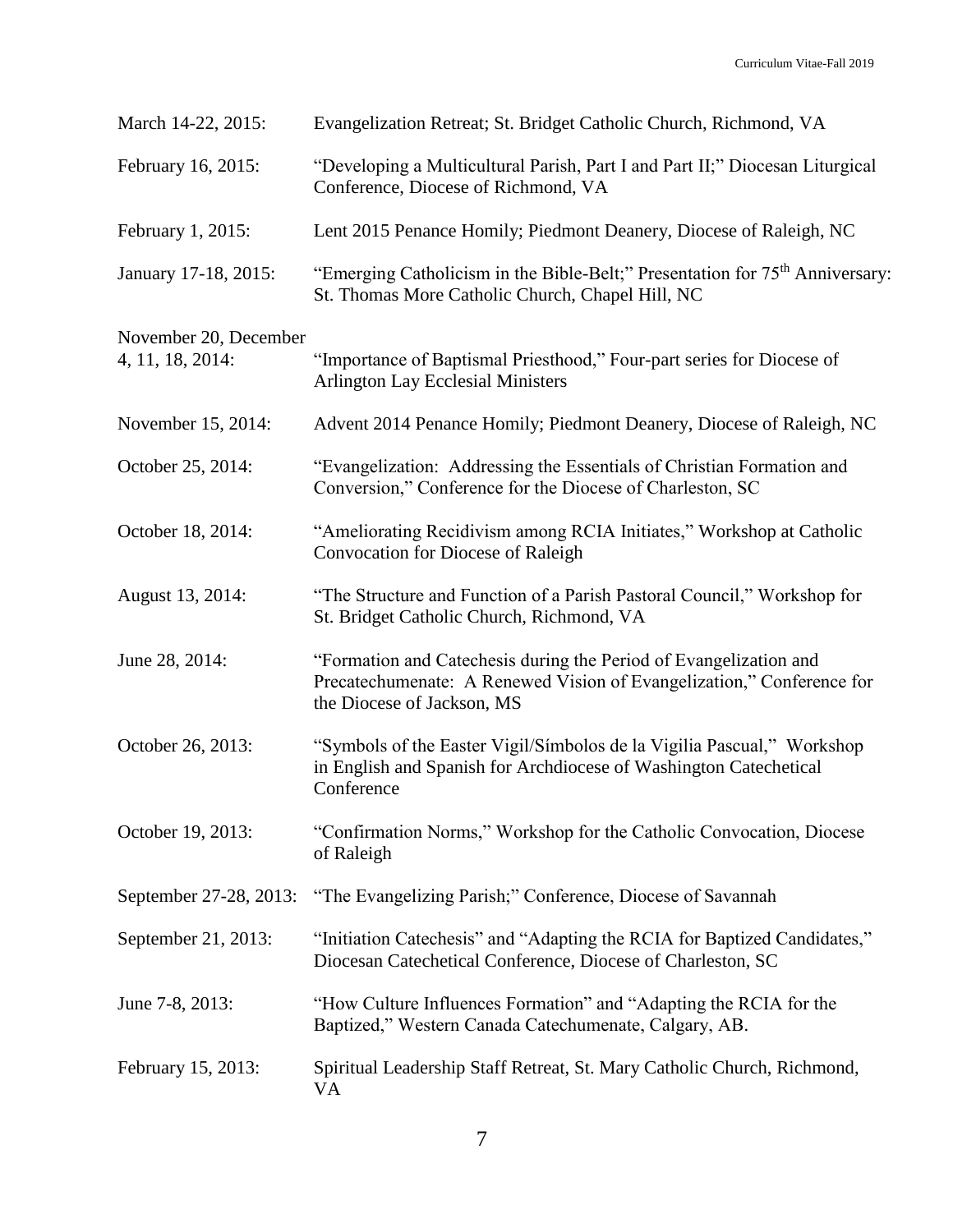|                     | September 14-15, 2012: "The Year of Faith: Reawakening the Joy of Believing;" Clergy<br>Workshop and Keynote for Liturgical Conference, Archdiocese of Agaña,<br>Guam |
|---------------------|-----------------------------------------------------------------------------------------------------------------------------------------------------------------------|
| August 24-25, 2012: | "The Evangelizing Parish;" Conference, Diocese of Tucson, AZ                                                                                                          |
| August 3, 2012:     | "La Nueva Evangelización," Encuentro de Catequistas, Diocese of<br>Raleigh                                                                                            |
| July 27-28, 2012:   | Echoing God's Word Institute, Archdiocese of Dubuque, IA                                                                                                              |
| January 14, 2012:   | "Understanding the Eucharistic Prayer," Liturgical Conference, Diocese of<br>Shreveport, LA                                                                           |
|                     | Previous Lectures, Presentations and Workshops available upon request                                                                                                 |

## **SERVICE**

| Weekend Assistant-St. Mary Catholic Church-Landover Hills, MD                                                                                                                                   | 2014-Present         |
|-------------------------------------------------------------------------------------------------------------------------------------------------------------------------------------------------|----------------------|
| International Roman Catholic-Christian Church (Disciples of Christ) Dialogue 2013-2018<br>Catholic Team Member by Appointment of the Pontifical Council for<br><b>Promoting Christian Unity</b> |                      |
| Committee for Revision of Confirmation Norms, Diocese of Raleigh                                                                                                                                | 2011-2013            |
| Committee for Revision of Baptism Norms, Diocese of Raleigh                                                                                                                                     | 2010-2012            |
| Council of Priests, Diocese of Raleigh<br>Chair: 2011-2012                                                                                                                                      | 2007-2012, 1984-1989 |
| Clergy Personnel Board: Diocese of Raleigh                                                                                                                                                      | 2007-2012            |
| Catholic Voice North Carolina, Diocese of Raleigh                                                                                                                                               | 2007-2010            |
| Permanent Diaconate Board, Diocese of Raleigh                                                                                                                                                   | 2004-2008            |
| Vocations Committee, Diocese of Raleigh                                                                                                                                                         | 1999-2007            |
| Clergy Personnel Board, Diocese of Raleigh                                                                                                                                                      | 1985-1989            |
| Council of Priests, Diocese of Raleigh                                                                                                                                                          | 1984-1989            |
| Diocesan Liturgical Commission, Diocese of Raleigh                                                                                                                                              | 1983-1989            |